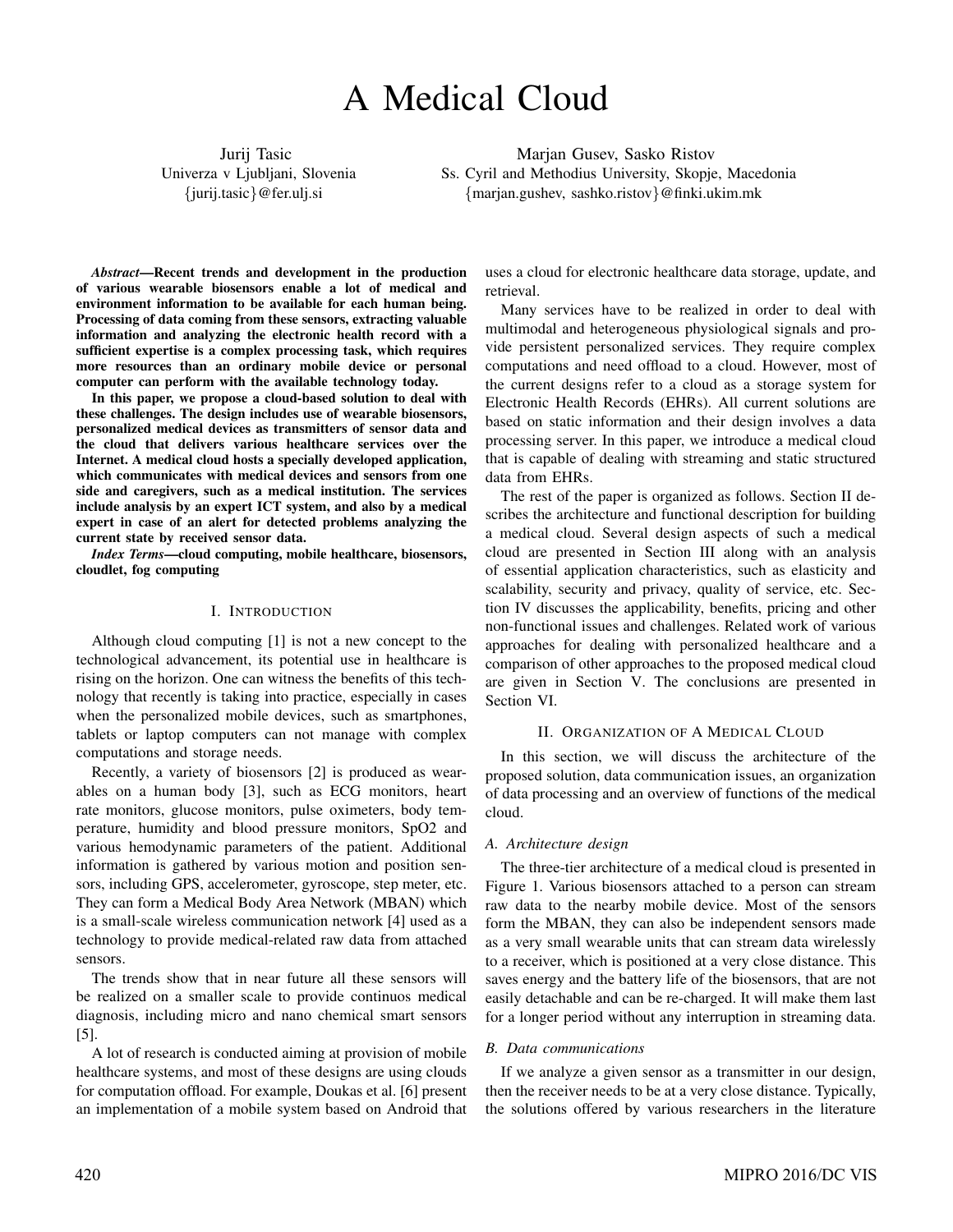

Fig. 1: Three tier architecture of a medical cloud



Internet

Fig. 2: Signal description of the proposed design

include gateways or similar devices, which are positioned in a home environment. These solutions need sensors that transmit more powerful wireless signals at an average distance of 5- 10m.

Analyzing the new trends in production biosensors on a micro scale, that are very small and can transmit to distances that are at most 1m, and on average at a 0.5 m. Therefore, our solution uses a nearby device capable of receiving these signals and then forwarding them with the use of WiFi integrated in the smart mobile device to the cloud. This concept of using a mobile device just as an intermediator that receive weak signals and transmits them to the cloud via Internet is new and is not used in the solutions proposed as prototypes or a limited number of realized commercial products.

This idea is presented in Figure 2. Instead of using WBAN or WSN, where the sensors are powerful enough to transmit WiFi over 5m range, this design is based on the use of wearable biosensors that can transmit signals with a very low emitted power at 10 times fewer distances. For example, these wearable biosensors can communicate with ultrasound or lowpower Bluetooth to the personalized devices in the Personal Area Network (PAN). These mobile devices can transmit received signals to the Internet using the WiFi router.

This design also solves the mobility problem. In case the person that uses wearable biosensors and PAN is not in an area that uses known WiFi network, then the mobile device can use its connectivity to the mobile network, such as 4G or similar. It is advised to avoid these situations as much as possible since the achieved speeds usually are higher on WiFi connected to an optical cable operator instead on Internet connectivity through mobile operator.

The mobile device can also contribute to the determination of other environmental data using the built-in sensors, such as GPS, accelerometer, gyroscope, step meter, motion sensors etc. These environmental sensors can provide sufficient information, such as the position of the person, its motion, and physical activity.

## *C. Data processing*

Although this design does not include any processing on the mobile device, there are at least two occasions when this can be realized. The first case happens when the mobile device can not establish a communication to any of the WiFi or mobile operator. For example, it is happens in planes or other situations when there is no service by a mobile operator or WiFi. In this case, the raw data storage and initial data processing should be realized on the mobile device itself.

The second occasion is initiated by the necessity to react as fast as possible. This includes initial stream processing with the determination of abnormal situations that need further alerting. For example, in the case when received values of sensor data exceed the extreme values set as a normal physiological condition, then there is a need for an alert, as soon as possible. This processing is usually done on-the-fly, whenever the stream data arrives at the mobile device, with a small number of instructions performed on each received data item, to keep the battery life of the mobile device as long as possible. Usually, this processing is based on a comparison of the incoming data item with pre-defined low and high levels. Alerting is a consequence of detecting an abnormal physical condition and can include sending messages to the user, and also to its caregivers, such as medical institutions or close relative or friend subscribed to it.

Although the solution initially proposed by Chen et al. [7] is a three-tier architecture, it is different from our approach since it is using a smart gateway as an intermediator between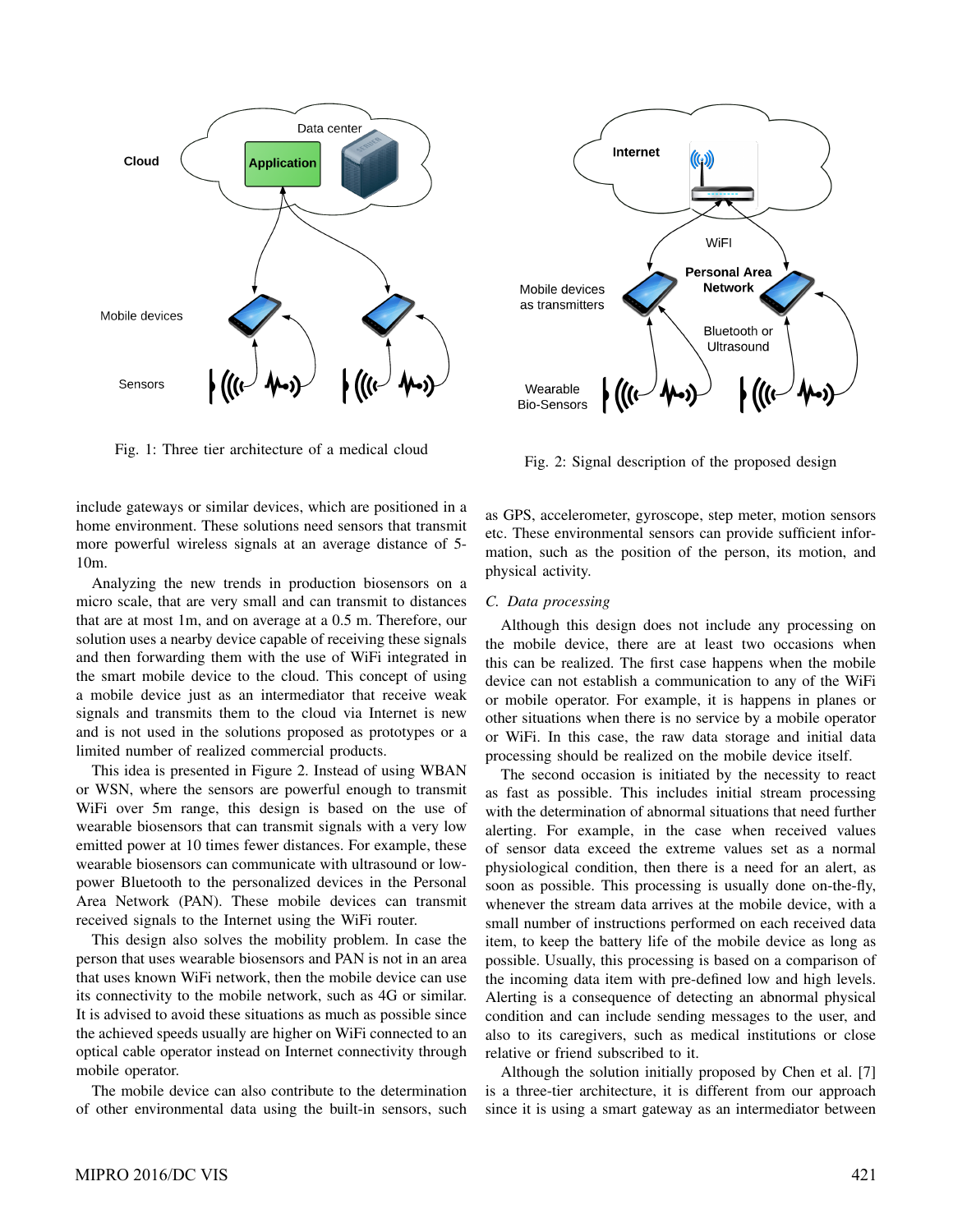the sensors and the server, instead of using a mobile device to transmit relevant information from sensors to the cloud.

Fog computing concept also includes a three-tier architecture, but in this case, all communication and processing goes to an infrastructure offered by the mobile operator. However, these solutions are almost always vendor lock-in situations, when the user can not transfer its data and processing to another provider.

#### *D. Functions of the medical cloud*

The medical cloud can support several information-based services used for delivery of personalized healthcare:

- receiving streaming raw data from sensors,
- storing unstructured received sensor data,
- pre-processing for abnormal physical condition,
- initiating alerts and messaging to caregivers,
- processing the raw data to extract relevant information,
- storing the structured information in EHR, and
- processing of latest physical state by an expert system.

The medical cloud is capable of receiving multiple streams of sensor data and storing them in a sequential record structure. As a part of the stream processing when each data item arrives, the system is capable of determining if its meaning is in a range of predefined values, or if it in combination with another relevant information exceeds the predefined normal values. In the case of detecting an abnormal physical condition, then a proper alert is initiated along with further actions that deliver this message to the person itself or to the caregiver (medical institutions or close relatives or friends) subscribed to receive such messages. Note that this pre-processing and storage of unstructured raw data can be done in a more efficient way, as presented in the next Section.

Extracting the relevant information from the received raw data is another important function of the medical cloud. Raw sensor data needs to be processed and only the significant values should be transferred for further determination of the physical condition of the person. This structured data needs to be stored in a database as EHR. For example, if a sensor is transmitting ECG values from attached ECG wearable sensor, then the processed information may include heart rate, any abnormalities, such as arrhythmia. If this is the first occurrence of such a diagnosis, then the complete ECG is stored in the EHR with the detected diagnosis. If this is already detected, then only small relevant information that detects a change in a physical condition should be updated in the EHR.

Note that the current physical state is always matched to other environmental conditions received by other sensor data. For example, in the case of a physical exercise detected by the motion sensors and step meters, it is normal to expect increased heart rate.

In addition to these functionalities from ICT aspects, the medical cloud is capable of realizing a healthcare monitoring service. This means it is capable of presenting the relevant information from the EHR, including the latest information or the history of previously recorded values. Besides presenting values, it is also capable of presenting graphical medical



Fig. 3: Upgraded four tier architecture of a medical cloud

images, such as any ECG data, MRI, X-ray or other images. Data can be presented only to subscribed caregivers.

## III. ICT CHALLENGES IN THE DESIGN OF A MEDICAL **CLOUD**

In this section, we will analyze the several design aspects of the medical cloud, such as the elasticity and scalability, security and privacy, quality of service, availability and disaster recoverability.

## *A. Improved design*

One huge challenge is to solve the communication demands in case of streaming data from multiple sensors. The initial problem, in this case, is the huge amount of received data, that needs to be received and processed, which creates a communication bottleneck or computation overload, which cause an inability to accept and process all received data.

In such a case the architecture of the medical cloud needs an upgrade by inserting another cloudlet tier, as presented in Figure 3. Cloudlets are local nearby servers that can process of streaming data and send processed information to the medical cloud. This design distributes the pre-processing of sensor data streams to several smaller and nearby servers situated in cloudlets.

Some IoT-based health monitoring solutions use smart gateways and local data center as an intermediate to transfer and process sensor data prior to their final storage and processing at the remote healthcare center, such as the solution proposed by Rahmani et al. [8]. Although, this is also a 4 -tier solution, it differs from ours solution. Instead of using mobile devices for transmission of sensor data to the cloudlet and afterward to the cloud, they use specialized gateways and local data centers.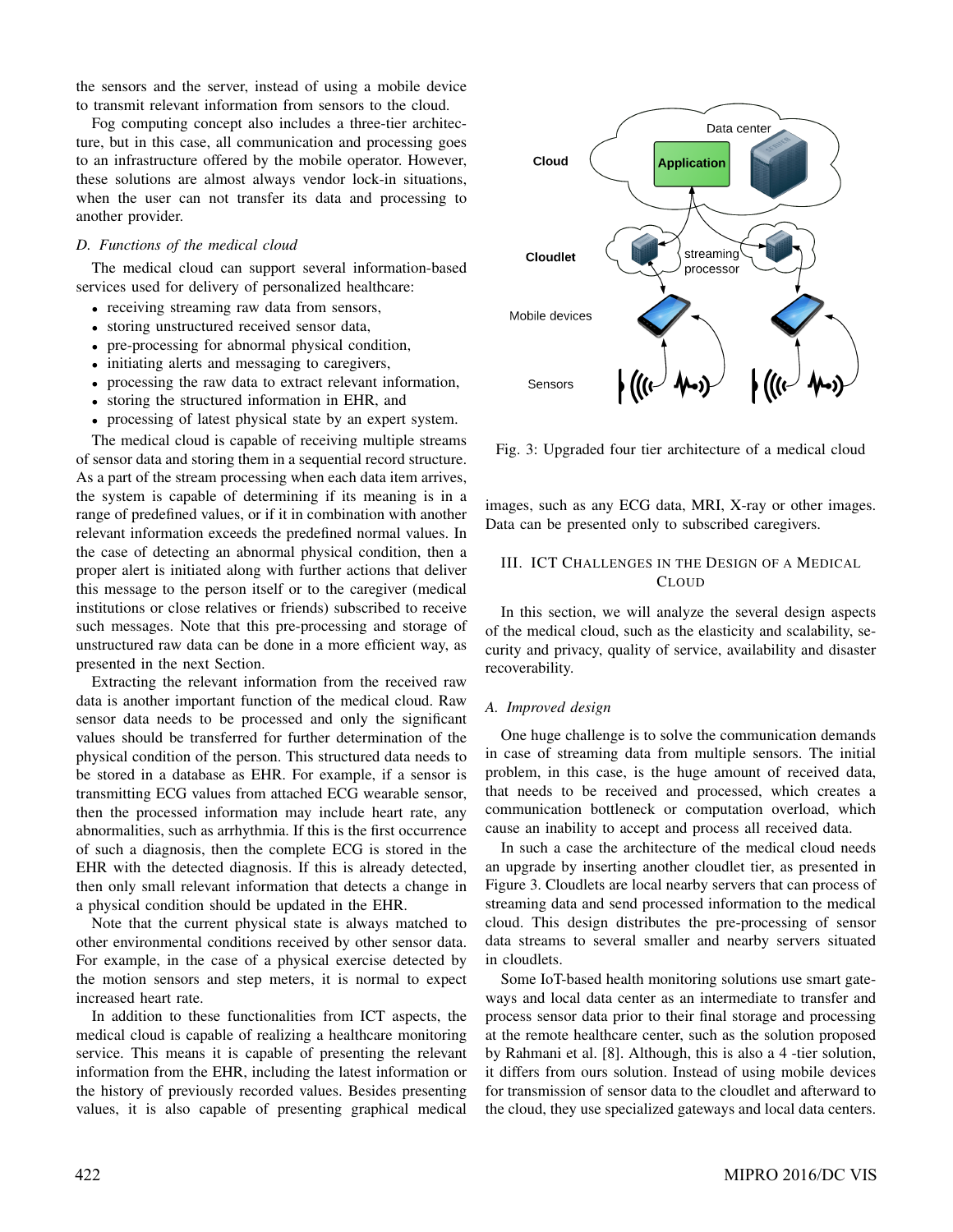## *B. Elasticity and Scalability*

Scalability and elasticity are one of the main features of the medical cloud. The idea is not to be used only for storage of EHRs, but also to offer various services that diagnose the medical records and setup a diagnosis.

The improved design presented in Figure 3 is a highly scalable solution. When a given cloudlet is servicing numerous streaming sensors it may be a victim of a communication bottleneck or can face more processing demand than it can support. In these cases, scalability is solved by starting a new cloudlet instance and transferring some sensors from the existing cloudlet to the new one.

The need for porting a sensor from one to another cloudlet can be solved by conventional or specialized solutions that transfer all relevant data from the sensor to another location. In the case of having a system monitor that checks the state of existing computing and communication capabilities of a given cloudlet, this can be realized by an automatic procedure that leads to an elastic design. Of course, this process has also a downgrade component, meaning that to enable sufficient efficiency of the cloudlet, one has to optimize the number of tasks a cloudlet is performing. It means that the elasticity can both decrease and increase the workload of a given server in the cloudlet.

#### *C. Security and Privacy*

Security and privacy are very important for the existence of the medical cloud. Personal medical records have to be secured and available only to authorized users, such as responsible medical staff. The medical records are processed and stored in the cloud with sufficient security. This processing is also a matter of several legislations in various countries over the world, and the user of the medical cloud has to sign a contract to whom should the medical records will be available with transferring all reliability and trust to a medical institution or staff. The provider of the medical cloud should also guarantee that all known measures will be taken for data protection according to the available legislation and there will be no abuse of data.

Analyzing the overall solution, our proposal provides sufficient security and data privacy.

When a sensor transmits the streaming data to the nearby mobile device, the raw data is not encrypted or protected. Raw data is usually a stream of bytes without any identification of their meaning. The range of signal communication is very close and only devices that are very close the person can detect those signals. Only those devices, which are positioned very close to the person can damage these signals and initiate various intruder attacks. These devices are easily discoverable and can, therefore, be eliminated to prevent such situations.

When the mobile device transmits data to the cloudlet or cloud, it sends sensor id, and raw data, along with the date and location stamp. This data is still not encrypted to prevent any additional pre-processing on the mobile device and save its battery life. However, the established communication can be realized as a secured transaction, such as https. This prevents

any data intrusion attacks and disables immediate capture of sensible data. Even in the case of capturing data, it is still not known for whom this data correlates, or what kind of raw data is sent, it is just a sequence of data bytes.

Data in the EHR stored in the cloud is protected according to the well-known data storage techniques. Data identification of the person with a corresponding EHR is kept on the level of the medical cloud and its provision of monitoring services.

Only authenticated and authorized users classified as caregivers can access the monitoring service offered by the medical cloud.

## IV. OTHER CHALLENGES

This section discusses the applicability, benefits, pricing and other non-functional issues and challenges

## *A. Quality of Service*

The quality of service is another important challenge. The provider of the medical cloud should guarantee that there will be no interruption in the provision of availability of offered services, and all measures will be taken to provide an alternative communication and processing server if there is an incident with the current server. The cloud provider has to guarantee that a proper disaster recoverability is enabled to keep the records of all interactions with the customer.

The improved design allows high performance since in case of increased utilization of a given server in the cloudlet over its capabilities, the system allows distribution of the workload to another server or cloudlet.

### *B. Benefits, pricing and other non-functional issues*

The overall benefit of using a medical cloud are numerous. The users can obtain a personalized healthcare system, which is based on sensing some physiological parameters that can determine the overall physical condition. A huge benefit is using an expert ICT system that recognizes the sensing health related data and processes it by analyzing all related environmental and physical conditions. These systems can understand whenever some parameter is out of a predefined range of normal behavior and can initially alert in case of detection of an abnormal situation. In these cases, a medical expert from a caregiver medical institution can react and establish a more precise diagnosis. This concept gives the user healthcare protection.

The pricing strategy of using a medical cloud is based on the concept of provision of a Personalized Healthcare As A Service (PHAAS). This means that the users will pay a monthly subscription fee to have a constant monitoring of relevant wearable biosensors. The physical condition is matched upon other environmental information captured by the sensors built on the mobile device. An expertise system checks if the scanned data is in a predefined range assuming the complete physical condition of the user. If there is abnormality detected, such as exceeding a maximal value of some measured or calculated parameter then an alert is raised and several actions are initiated. Messages are sent to authorized caregivers in a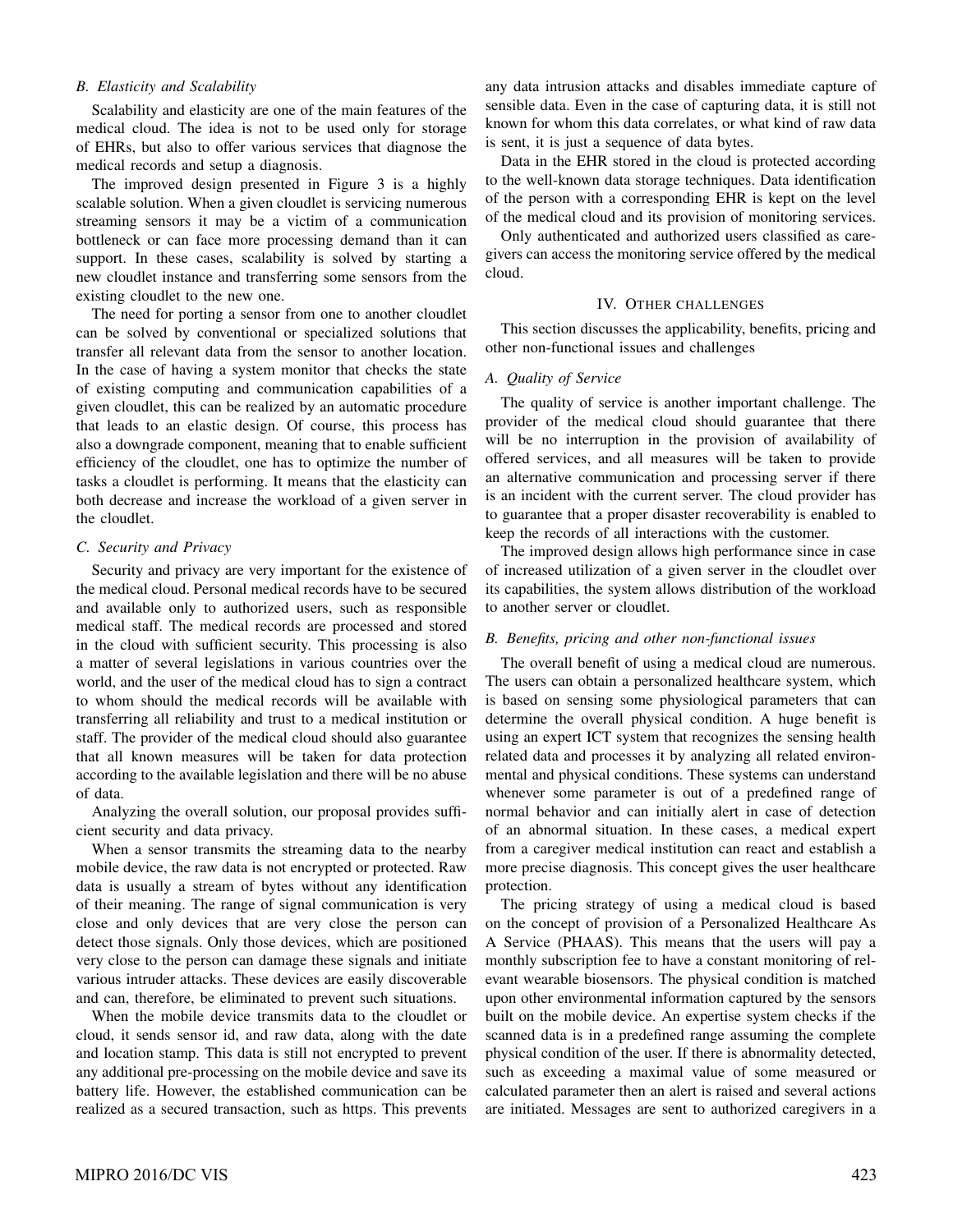form of an alerting service. A typical monitoring and check are started if an expert from a medical institution registered as a caregiver receives such an alerting signal. This expert has the task to analyze what caused the alert and monitor the overall scanned physical state provided by the sensors. The expert can additionally get more information by establishing a direct mobile phone conversation with the user and in a case of emergency to call an ambulance or give and healthcare advice.

This solution solves a lot of challenges in establishing ubiquitous healthcare systems such as energy efficiency, scalability, and reliability issues. Our approach is a highly energy efficient solution, saving the battery life of both the sensors and mobile devices. Scalability and elasticity are solved by the improved design with distributing the stream processing to the nearby server in the cloudlet tier. The overall goal of the improved design is the provision of relevant Quality of Service and keeping the performance at high levels.

This solution also offers easy attaching of different wearable biosensors, by keeping the independence of any platform or operating system. Interoperability issues are also important in the design of new sensors and solutions to support the available technology and communication standards.

#### V. RELATED WORK

The technology used is based on concepts of cloudlets and fog computing.

Cloudlets have been proposed as a solution for various problems, such as face recognition at airports [9], based on early designs presented by Satyanarayanan et al. [10]. More cloudlet challenges are discussed in [11]. Fog computing [12] is also an alternative solution to this design by extending cloud services to the edge of the network [13].

Next, we will compare our design of a medical cloud with the existing approaches.

There are several patents that address a cloud-based solution for a healthcare provided by a mobile device. For example, the Patent US2014275928 by Acquista et al. describes a system and method for monitoring and diagnosing the patient condition based on wireless sensor monitoring data [14]. However, the main intention of the patent invention relates to one or more wireless sensors and a network of wireless sensors for monitoring of vital signs. Additionally, it provides improved diagnosis, monitoring, and treatment of medical conditions, based on the integration of wireless sensors with an electronic medical record and management system for patient healthcare. The cloud in this context is used as a monitoring device, or as a device that connects to the electronic medical record or patient health record. This invention does not cover our definition and architecture of a medical cloud.

He et al. [15] designs a novel efficient cloud platform for ubiquitous healthcare services. Their architecture consists of six layers according to the specific requirements. This platform utilizes message queue as a cloud engine aiming at a prototype cloud platform, with robust, stable, and efficient features, that can satisfy high concurrent requests from ubiquitous healthcare services.

Medcloud [16] is a healthcare cloud computing system, designed to enable scalability of patient's data storage. Moreover, the authors provide an architectural design of a personal health record system that utilizes and integrates services from Hadoops ecosystem. Their design presents data layer, server management layer (coordinator manager, query manager, concurrency manager, data storage manager, jobs manager) and application layer (authenticator, authorizor, request receiver, data integrator, NPP registry, authorizers registry, service registry, disclosure tracker).

Chen et al. [7] design a smart gateway for health care system using a wireless sensor network (WSN). They analyze the challenges of transmitting big quantities of sensor data to a remote server or to a cloud for data processing, healthcare decision making and sending emergency messages. To avoid communication delays and bottlenecks they have designed a prototype of a smart gateway dedicated to WSN health care systems at home environment. Their smart gateway consists of a central control unit, database (DB), WSN module, WLAN AP, and GSM module.

Rahmani et al. [8] also analyze a Smart e-Health Gateway gateway solution, where the smart gateways are considered as devices with beneficial knowledge and constructive control over both the sensor network and the data to be transmitted through the Internet, and also as devices that offer several higher-level services such as local storage, real-time local data processing, embedded data mining, etc.

Instead of having a specialized gateway, our solution is based on using available nearby computing and storage infrastructure capable of receiving and analyzing streaming data.

Suciu et al. analyze several new trends in IT, such as Big Data, Internet, and Cloud convergence, and propose an architecture for secure e-Health applications [17]. Their design is a typical Internet-based solution, where all relevant actors communicate via Internet. Sensors are connected to Internet via a remote telecommunication unit (RTU) that is usually connected with an assistance of a mobile network provider. This solution is a typical solution of the edge/fog computing model.

Fernandez and Pallis discuss the system engineering space [18], analyzing the business model, nonfunctional requirements, application context, physical environment and characteristics, and other relevant aspects. Kanth et al. [19] also present technological development towards personalized and pervasive healthcare systems. Their solution also addresses sensors, access points, and cloud to deal with patient-oriented services that transfer medical checks and healthcare services from hospitals to a home environment.

Ferrucci et al. [20] discuss how the IBM Watson technology can be applied to health care and describe a vision for an evidence-based clinical decision support system. It is based on the DeepQA technology, that affords exploration of a broad range of hypotheses and their associated evidence, as well as uncovers missing information that can be used in mixed-initiative dialog. It has been efficiently used in oncology decision making [21], [22].